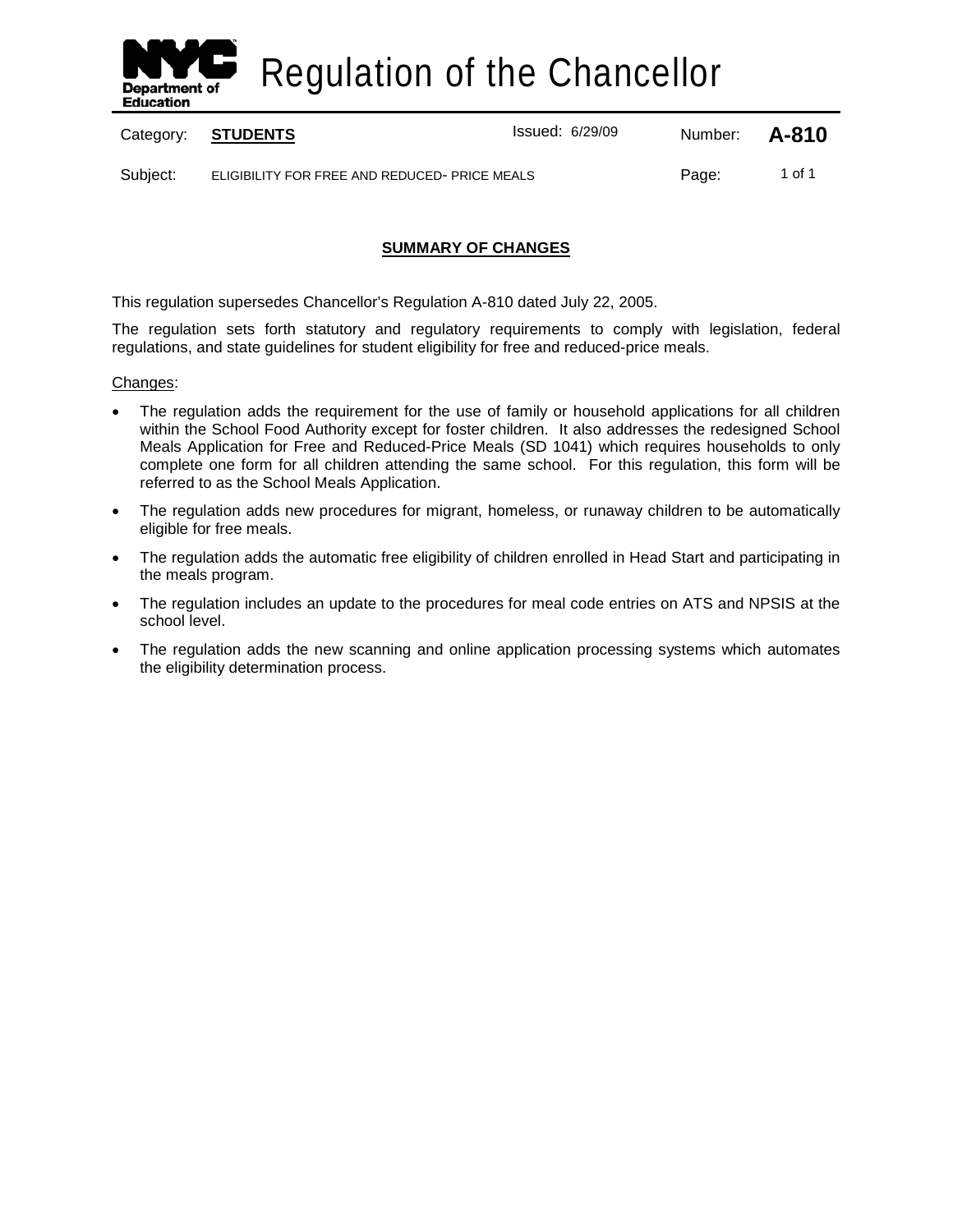## **ABSTRACT**

Each local School Food Authority participating in the National School Breakfast and Lunch Programs must comply with the legislation, federal regulations, and state guidelines governing these programs. Failure to conform to those statutory and regulatory requirements may result in the loss of millions of dollars to the Department of Education in the school meals programs and in other federal programs as well.

Children are determined to be eligible for free meals through these programs based upon (1) a computer match with public assistance/food stamp files; or (2) household income provided by parent or guardian on the [School Meals Application](http://www.opt-osfns.org/osfns/meals/forms_reduced.aspx) (SD1041); or (3) valid public assistance/food stamp case number provided by the parent or guardian on the [School Meals](http://www.opt-osfns.org/osfns/meals/forms_reduced.aspx)  [Application;](http://www.opt-osfns.org/osfns/meals/forms_reduced.aspx) or (4) valid direct certification letter.

## **I. COMPUTER MATCH WITH PUBLIC ASSISTANCE FILES**

- A. Each year, the Department of Education will obtain a listing of all children in households receiving public assistance (Temporary Assistance to Needy Families (TANF) or food stamps), which will be matched against the student records in Automate the Schools [\(ATS\)](http://schools.nyc.gov/Offices/FinanceandAdministration/DIIT/ATS/default.htm) and the Non-Public School Information System [\(NPSIS\)](https://www.nycenet.edu/npsis) student records. All student records that match will automatically be coded with a flag indicating free lunch eligibility determined by a computer match. This field will be automatically populated on [ATS](http://schools.nyc.gov/Offices/FinanceandAdministration/DIIT/ATS/default.htm) and [NPSIS.](https://www.nycenet.edu/npsis)
- B. All households that match must be notified of their child's status by the school so that they have the opportunity to decline the benefit. No fee collection is required for meals taken. There is no need to obtain an application or direct certification letter for these students or to enter their eligibility status on [ATS](http://schools.nyc.gov/Offices/FinanceandAdministration/DIIT/ATS/default.htm) or [NPSIS.](https://www.nycenet.edu/npsis)
- C. Applications or direct certification letters that are submitted for these matched students should be kept on file separately but not re-entered on [ATS](http://schools.nyc.gov/Offices/FinanceandAdministration/DIIT/ATS/default.htm) or [NPSIS.](https://www.nycenet.edu/npsis)

## **II. DISTRIBUTION OF ELIGIBILITY FORM - SCHOOL MEALS APPLICATION (SD1041)**

- A. Each year, the [School Meals Application](http://www.opt-osfns.org/osfns/meals/forms_reduced.aspx) will be distributed to public, charter, and non-public schools participating in the School Meals Program under the sponsorship of the Department of Education (DOE).
- B. A [School Meals Application](http://www.opt-osfns.org/osfns/meals/forms_reduced.aspx) is to be distributed to each registered student on the first operating school day in September.
- C. Each household is required to complete and submit only one form for all registered students attending the same school.
- D. Carryover of Previous Year's Eligibility
	- 1. The Local Educational Agency (LEA) must carry over the eligibility status from the previous year for: (1) children from households with approved applications on file from the previous year; (2) new children in an LEA from households with children who were approved for benefits the previous year; and (3) previously approved children who transfer from one school to another under the jurisdiction of the same LEA. The eligibility carryover period is for up to 30 operating days of the school year which begins on the first day of the current school year. The specified date will be published each year in the Office of SchoolFood [Eligibility Guidelines Memorandum](http://www.opt-osfns.org/osfns/forms/2007-08%20Eligibility%20Guidelines%20For%20Free%20and%20Reduced%20Price%20Meals%20_WEB_.pdf) to schools. (Operating days of the school year refers to school days, not calendar days.) This applies to direct certification, categorical eligibility determinations, and income applications. However, the new eligibility determination supersedes the carryover eligibility.

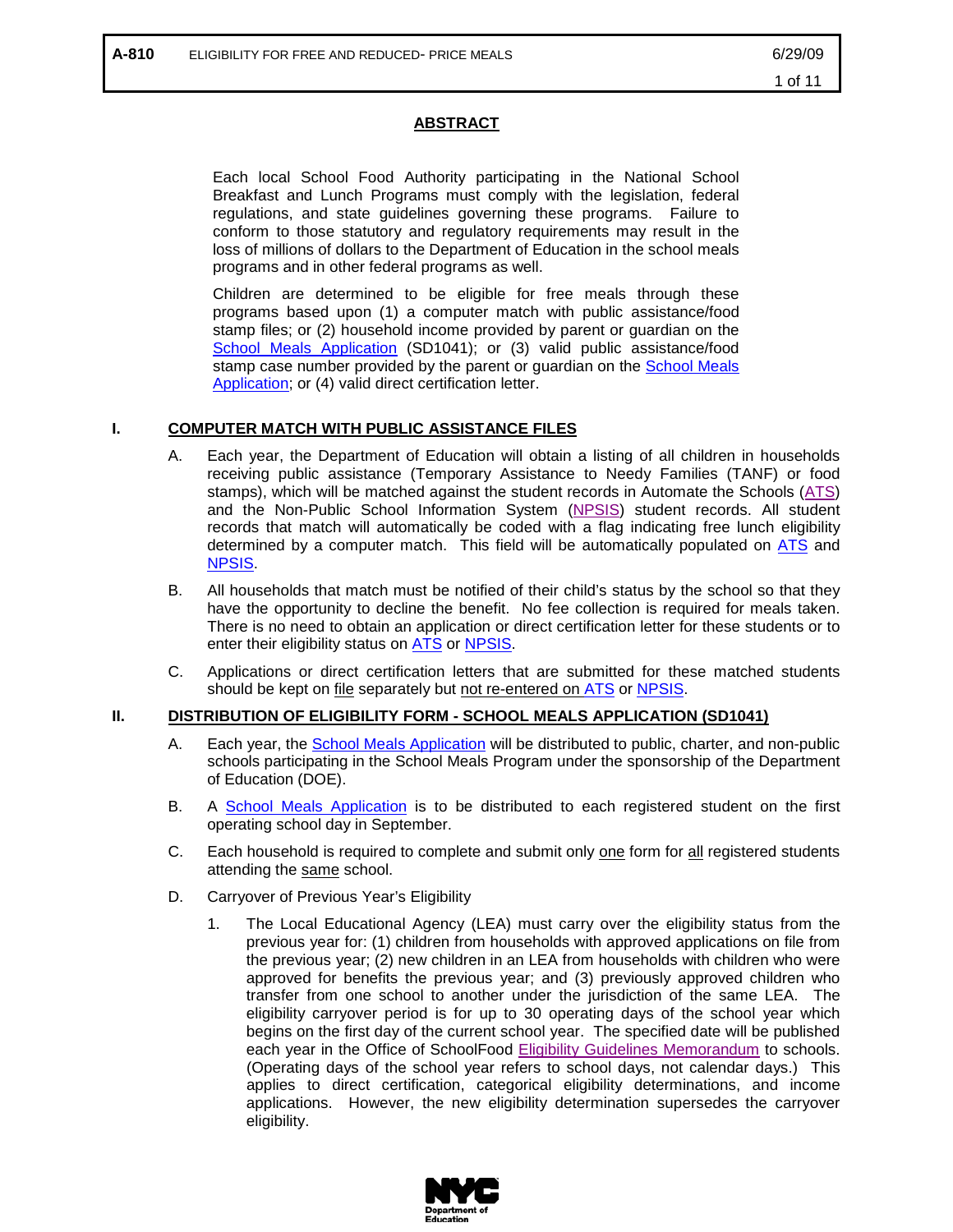- 2. The application or eligibility status from the previous year is no longer valid after the first 30 operating days, or when the child's new [School Meals Application](http://www.opt-osfns.org/osfns/meals/forms_reduced.aspx) or valid direct certification letter has been processed, or if the student has been found eligible through the computer match described in Section I, whichever comes first. Schools and central are encouraged to expedite eligibility determinations for all new enrollees. In addition, the LEA must process the application submitted for the current school year in a timely manner.
- 3. To be eligible for free or reduced-price meals after the initial carryover period, the child must be directly certified or the household must submit a complete application and be either categorically or income eligible. The LEA or school must also have on file for all children served a free or reduced-price meal, either an approved application or a list of directly certified children. This is necessary to meet program requirements for federal reimbursement.
- E. Applications must be reviewed in a timely manner. An eligibility determination must be made and implemented within ten (10) working days of the receipt of the application. Whenever possible, applications should be processed immediately, particularly for children who do not have approved applications on file from the previous year.

# **III. ELECTRONIC APPLICATIONS/SCANNING PAPER APPLICATIONS**

- A. The [School Meals Application](http://www.opt-osfns.org/osfns/meals/forms_reduced.aspx) is available to households to complete in a web-based format through [ACCESS NYC.](https://a858-ihss.nyc.gov/ihss1/en_US/IHSS_languageSelectionPage.do) Households can go online to [www.nyc.gov/accessnyc](http://www.nyc.gov/accessnyc) to complete the application. The **Online School Meals Application** will be processed electronically using the same guidelines to process the paper application. Households will be required to follow the online instructions and enter their information, and will receive a confirmation number once the application is submitted successfully which will serve as the reference to inquire on processing or eligibility status.
- B. Select schools will be required to submit the completed paper [School Meals Application](http://www.opt-osfns.org/osfns/meals/forms_reduced.aspx) to the Office of SchoolFood so that the form can be scanned and the information reported by the household can be electronically processed. The selected schools will be notified prior to the start of the school year and provided with instructions and pre-addressed return envelopes to submit the forms.
- C. Household information obtained from the online and scanning systems will be electronically processed within ten business days of receipt, an eligibility determination made, and the meal codes populated in [ATS](http://schools.nyc.gov/Offices/FinanceandAdministration/DIIT/ATS/default.htm) or [NPSIS.](https://www.nycenet.edu/npsis) Households or schools will be contacted to obtain or verify information required to complete the certification process. Principals and ISC administrators can obtain processing and eligibility status reports pertaining to their schools and regions by contacting the Office of SchoolFood Compliance Office at (718) 707-4471.

# **IV. DIRECT CERTIFICATION**

- A. Direct certification is the process by which the LEA certifies children from families receiving food stamps or Temporary Assistance to Needy Families (TANF). Based on information provided by the state and local agencies administering those programs, the LEA determines that these students are eligible to receive free meals at schools participating in the Child Nutrition Programs without the families completing an application. The New York State Office of Temporary and Disability Assistance sends letters to all families with school-age children who receive food stamps or TANF benefits. The letter can be submitted by the parent or guardian to the child's school as certification of eligibility for free meals in lieu of the family completing a School Meals Application.
- B. If not already indicated as eligible through the computer match described in Section I, these students should be coded eligible as free in **ATS** and **NPSIS**.
- C. Families or households with direct certification letters must provide the cover letter which has the name and address of the family, as well as the certification statement to verify that the document is valid.

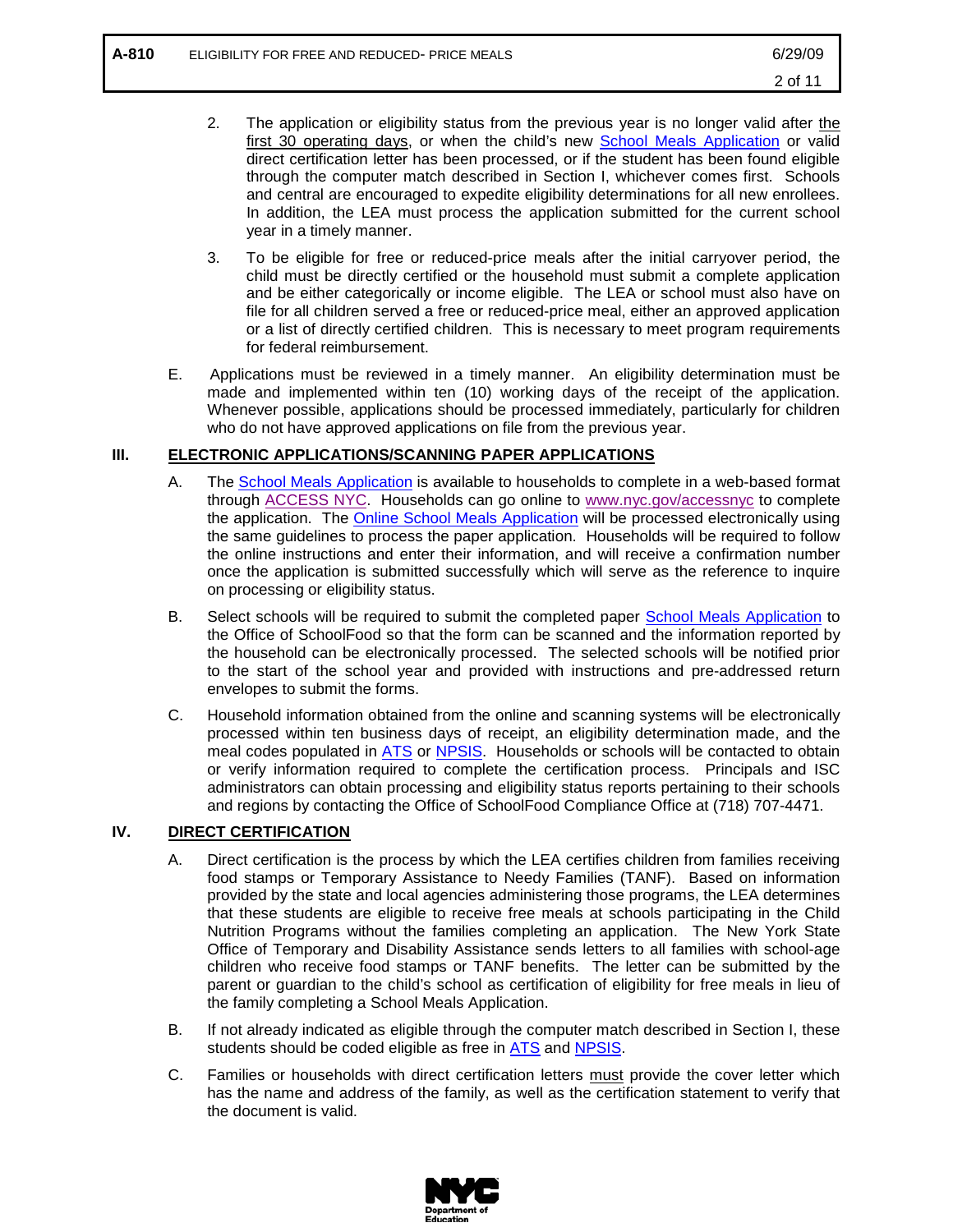- D. The School Food Authority must still provide families with school-age children with applications and parent letters.
- E. Recordkeeping and reporting requirements for children whose eligibility is obtained through direct certification are the same as for free and reduced-price application forms. They must be:
	- 1. Retrievable by building where the child is fed; and
	- 2. Maintained by the school for three additional years following the current year regardless of the child's actual attendance during this period. For select schools whose completed paper school meals application will be scanned by the Office of SchoolFood, the Office of SchoolFood will maintain these records for the required period of time.
- F. Parents or guardians have the right to decline the meal benefits and must be informed of this right and the process to do so.

# **V. CONFIDENTIALITY**

The United States Department of Agriculture (USDA) has approved the release of students' names, addresses, and eligibility status to school officials collecting data to be used for the Title I and National Assessment of Educational Progress (NAEP) programs. Schools may not release the names and eligibility status of students for any other purpose except as permitted by Chancellor's Regulation A-820.

## **VI. MEAL SERVICE TO CHILDREN WITH DISABILITIES**

Federal regulations require schools to serve meals at no extra charge to those children whose disabilities restrict their diets in such a way that they cannot fully participate in the food service program without some modification to the foods offered on the scheduled menu. The parent/guardian may request special meals from the school with the need for those meals documented by medical certification from a medical doctor.

## **VII. FREE MEAL ELIGIBILITY FOR HOMELESS, MIGRANT, AND RUNAWAY CHILDREN**

The USDA has acknowledged that the number of homeless, migrant, and runaway children has risen considerably in the last few years and that parents/guardians who are homeless often fail to return a free meal application, and these children are often not included in the direct certification process.

- A. A child is considered homeless if he/she is identified as lacking a fixed, regular, and adequate nighttime residence under the McKinney-Vento Homeless Assistance Act by the local educational agency liaison or the director of a homeless shelter.
- B. A runaway child is one who is identified as a runaway receiving assistance through a program under the Runaway and Homeless Youth Act (RYHA) by the local educational liaison.
- C. A migrant child is a child who is identified by the state or local Migrant Education Program coordinator or the local educational liaison as having moved across school district lines within the last three years to accompany a parent or guardian who has moved to seek or obtain temporary or seasonal work in agriculture or fishing.

The USDA has established the following procedures for all Child Nutrition Programs (CNPs) when the household does not submit an application or an application will not likely be submitted:

- A. The migrant coordinator, homeless liaison, or runaway provider may provide the school with a list of eligible children and the effective dates. The list must be dated and signed by the coordinator, liaison, or provider. These children are then directly certified for free meals for the school year. No other documentation is needed. This is the preferred option.
- B. The director of the homeless shelter at which the child resides may complete and submit an application for the child.

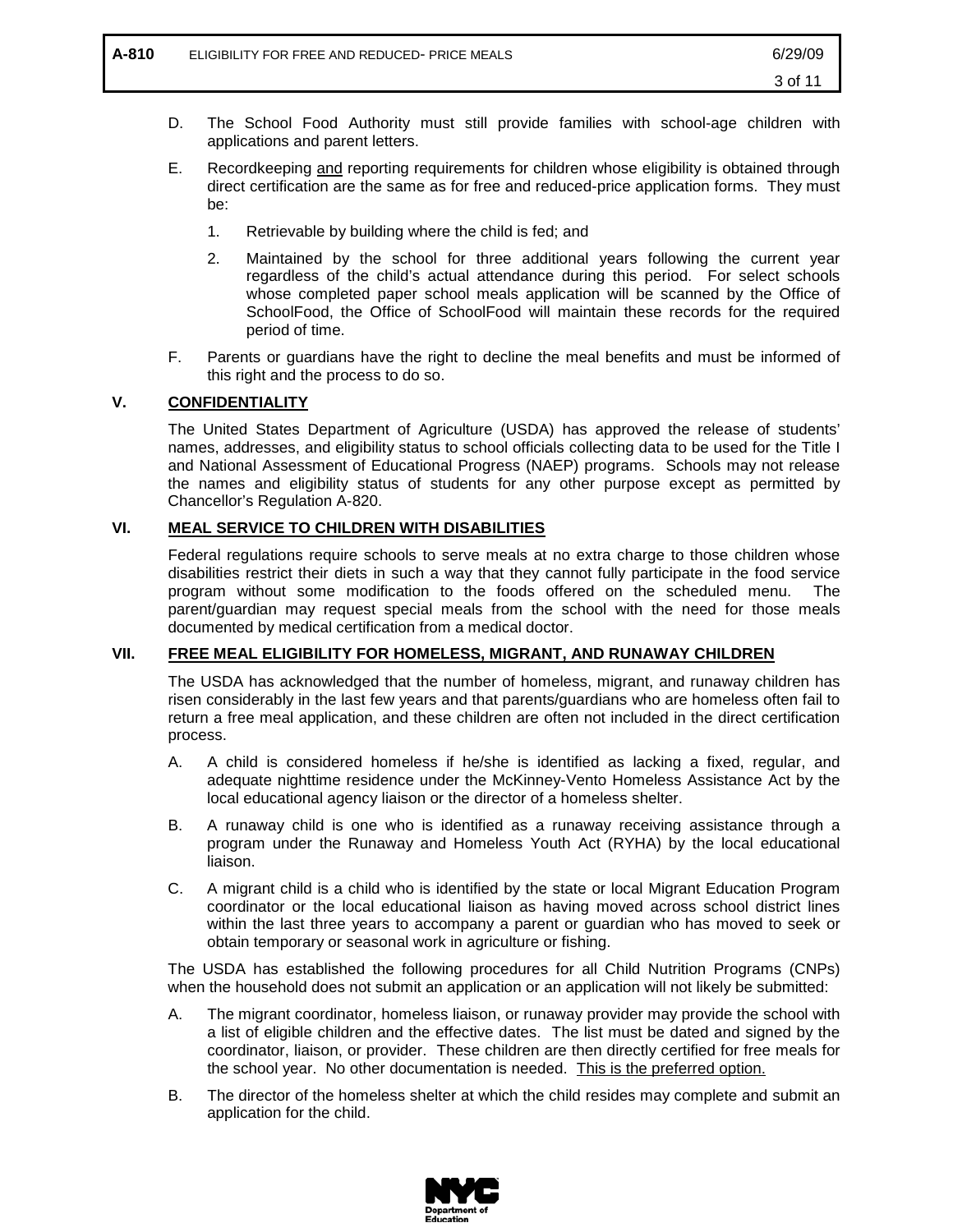- C. Local officials may complete an application for a child and approve the child for free meals based solely on their knowledge that the child's address is a homeless shelter or that the child has no known address and is indeed homeless.
- D. If large numbers of homeless children make it impractical for a homeless shelter or school officials to complete individual applications, the school administration may establish a list of eligible students based on knowledge of the family's residence. The documentation necessary to substantiate free meal eligibility for a list of children must contain at a minimum:
	- 1. the child's name;
	- 2. the effective date of eligibility determination;
	- 3. the name and address of the shelter where the child resides;
	- 4. the signature of the determining official; and
	- 5. the date of withdrawal from the shelter, school, or program.
- E. These lists must be kept current by adding new names and removing the names of children who may have left the school or whose circumstances have changed.
- F. Documentation of migrant status children should be maintained by the migrant coordinator as documentation to substantiate free meal eligibility. This should include the date, the child's name, and signature of the migrant coordinator.
- G. A child or family may temporarily reside with another household and still be considered homeless under the definition of homeless in McKinney-Vento Act. In these cases, the household size and income of the host family is not taken into consideration in determining the free meal eligibility for the child designated as homeless by the local educational liaison.
- H. When a host family applies for free and reduced-price meals for their own children, the host family may include the homeless family as household members if the host family provides financial support to the homeless family, such as shelter, utilities, clothing, or food. In such cases, the host family must also include any income received by the homeless family. School officials must determine eligibility for the host family in the traditional manner. However, free meal eligibility for the homeless child is based on the documentation provided by the local education liaison, even when the child is included on the host family's free and reduced-price application.

# **VIII. FREE MEAL ELIGIBILITY FOR CHILDREN IN HEADSTART/EVEN START PROGRAMS**

- A. Children enrolled in federally-funded Head Start centers that meet the low-income criteria of the Head Start Program are considered categorically eligible for free meals in the National School Lunch Program (NSLP) without further application or eligibility determination. Children enrolled in State-funded Pre-kindergarten Head Start programs with eligibility requirements identical to those used by the federally-funded Head Start centers are also considered categorically eligible.
- B. For a child to be categorically eligible for free meals based on their participation in Even Start, the child must be enrolled as a participant in a federally-funded Even Start Family Literacy Program and must be at the pre-kindergarten level.
- C. Documentation of a child's participation in a federally-funded Head Start or Even Start is required to establish categorical eligibility for free meals in the School Meals Programs. Confirmation that the child has not yet entered kindergarten must be included in the documentation from the Even Start official.

## **IX. SCHOOL MEALS APPLICATION DEFINITION OF TERMS**

A. **"Current income"** is all money being received at the present time before taxes or any other deductions. Farmers, self-employed workers, migrant workers, and other seasonal employees may use their income for the past 12 months.

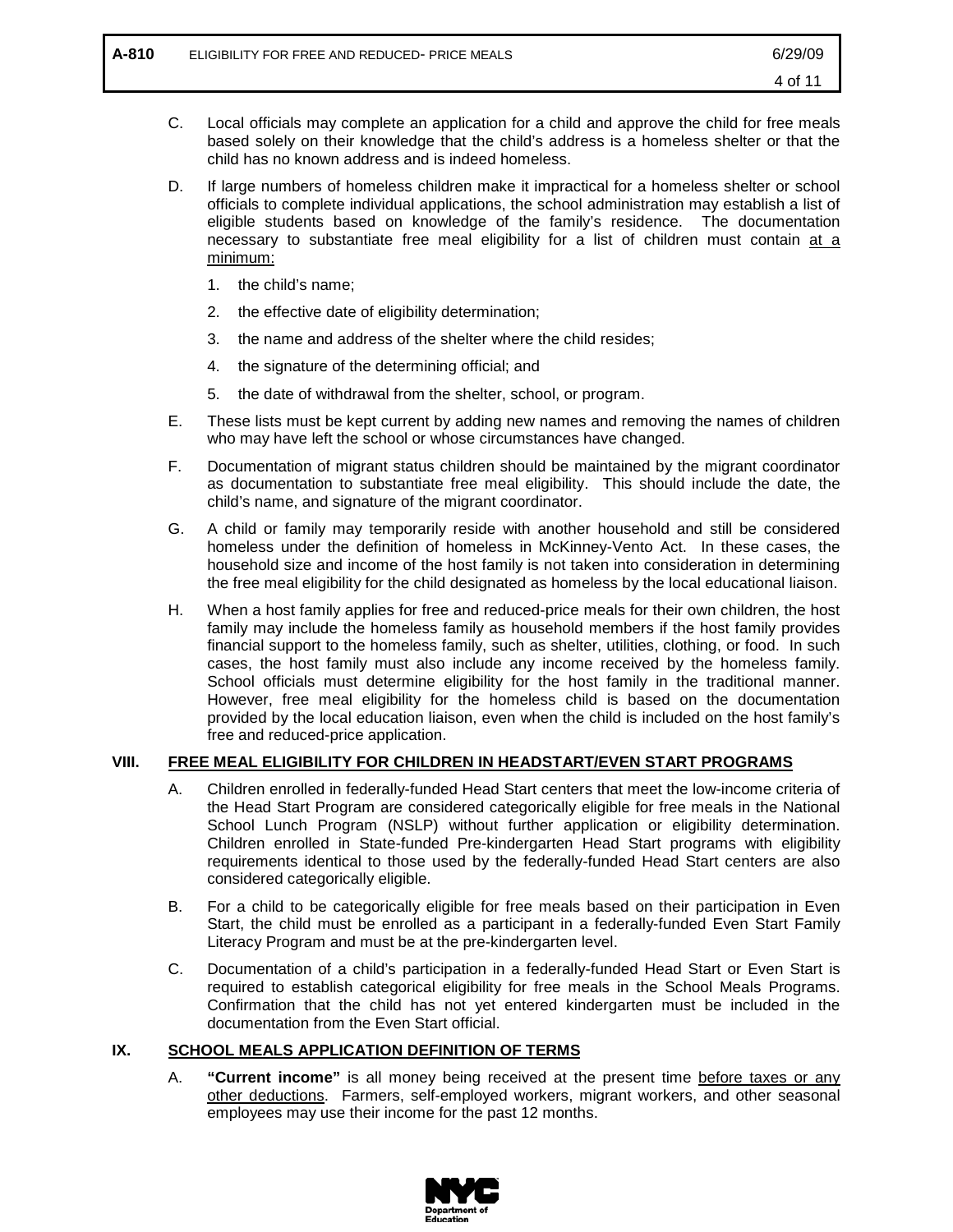- B. **"Household"** means a group of related or unrelated individuals who are living in one house or dwelling and share income and expenses. This includes spouse, son, daughter, grandparents, etc.
- C. **"Adult Household Member"** means all related and unrelated individuals 21 years of age and older who live in the home.

# **X. SCHOOL MEALS APPLICATION GUIDELINES FOR FREE OR REDUCED- PRICE MEALS**

- A. Eligibility may be determined based on the computer matching process *or* household income as provided by the parent/guardian *or* based on a valid Food Stamp or TANF case number as provided by the parent/guardian *or* valid direct certification letter.
- B. When a Parent/Guardian Provides Income Information
	- 1. All persons, related and unrelated, who live in a household and share living expenses, must be listed on the [School Meals Application](http://www.opt-osfns.org/osfns/meals/forms_reduced.aspx) in Part 4. Only the Social Security number of the adult household member who signs the application need be reported. If the adult household member who signs the application does not have a Social Security number, he/she must write the word "none." Failure to give a Social Security number or to write the word "none" is cause for non-approval of the application. The Social Security number may be used to verify information stated on the application.
	- 2. Households are not required to calculate the total household income on the [School](http://www.opt-osfns.org/osfns/meals/forms_reduced.aspx)  [Meals Application.](http://www.opt-osfns.org/osfns/meals/forms_reduced.aspx) The principal or his/her designee is required to calculate the total, except in the case of online or scanned applications, when the eligibility software will calculate the total. The certification section (Part 5) must be signed and dated by the parent/guardian.
	- 3. Free or reduced-price meals will be provided if the total current household monthly income falls within the published income limits for that year.
- C. When a Parent/Guardian Provides a Food Stamp or TANF Case Number in Part 3 a child is eligible automatically for free meals; therefore, Part 4 does not need to be completed. Additionally, no Social Security number is needed. Should the parent/guardian also record an income in Part 4, disregard the income. The certification section (Part 5) however, must be signed and dated by the parent/guardian. Information relative to Food Stamp or TANF case number or direct certification is optional and voluntary.
- D. Foster Children A foster child is a child who is living with a family but who is under the legal care of the welfare agency or court. Each foster child is considered a household of one.
	- 1. An application must be completed for each foster child in the household. For the purpose of determining eligibility, only the child's "personal use income" is used. The parent/guardian is required to write zero ("0") if the child has no personal use income. The parent/guardian should not list any other children, household members, income, or a Social Security number. The application must be signed by an adult household member.
	- 2. In lieu of individual applications, the School Food Authority may accept a list from the court or the agency responsible for the placement of foster children. The list must provide the information indicating the child's name, any personal income received by the child, the child's current address, and, if known, the school that child is currently attending. The list must be signed by an appropriate official and provide the official's title and contact information.
- E. Children in Residential Institutions Each child in a Residential Child Care Institution (RCCI) is considered a household of one. An application must be completed for each child or the RCCI may use an eligibility documentation sheet for all children residing in the RCCI. The documentation sheet must provide information indicating the child's name and personal

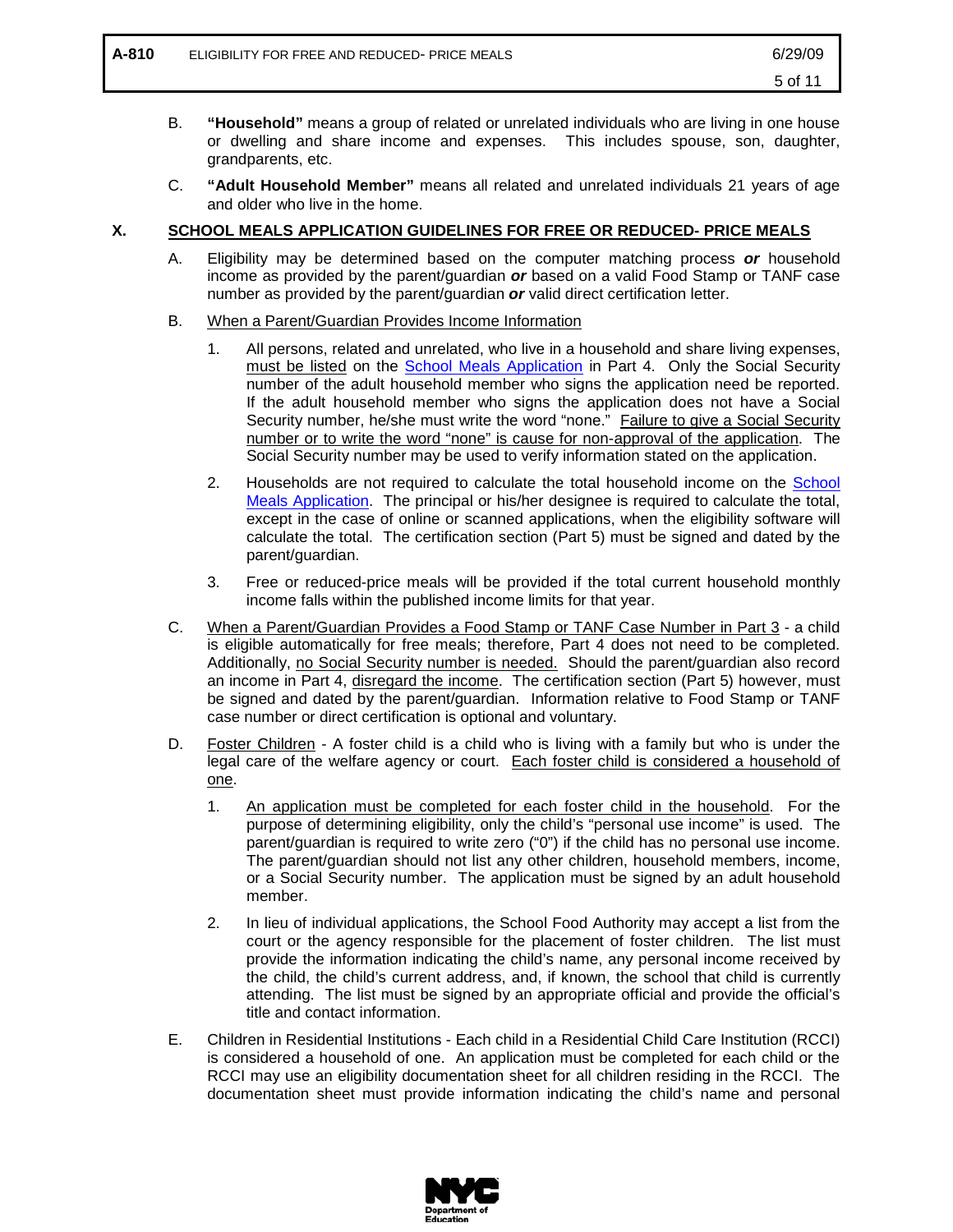income received by the child. The documentation sheet must be signed by an appropriate official and provide the official's title and contact information. Each child attending but not residing in an RCCI are considered members of their household and their eligibility is determined using a household application or through direct certification.

## **XI. REVIEWING SUBMITTED APPLICATIONS FOR COMPLETENESS**

- A. The principal or his/her designee must review each incoming [School Meals Application](http://www.opt-osfns.org/osfns/meals/forms_reduced.aspx) to ensure that the household has submitted a complete application. If the application is complete, the official must then determine whether the household is categorically or income eligible for benefits based on the information provided on the application. Students shall not be penalized for failure to return a completed School Meals Application.
- B. Only the information provided by the parent/guardian on the **School Meals Application** will be used to determine eligibility. The reviewing official, principal or his/her designee may verify the source and amount of income as well as the household composition only after eligibility status has been determined and the application processed.
- C. If the household checks the box next to the statement "I do not qualify for free or reducedprice meals", the principal or designated school reviewing official shall process the application as denied and no further contact to the household is necessary even if there is no signature present. The household will be billed at the current full price rate for each lunch meal taken by the child. A household is not required to provide a Social Security number when they indicate that they do not qualify for free or reduced-price meals.
- D. If a household reports multiple income sources at different frequencies such as weekly, biweekly and monthly, the preferred method is to convert all income to annual income. If a household has only one income source or if all sources are received in the same frequency, no conversion is required. Add and compare the *unrounded* total to the published Income Eligibility Guideline (IEG) for annual income for the appropriate household size.
	- 1. To convert income to an annual amount, if necessary, multiply the weekly income by 52; income received every two weeks by 26; income received twice monthly by 24; and income received monthly by 12. Do not round the values resulting from each conversion. Add all of the unrounded converted values and compare the unrounded total to the appropriate IEG for annual income for the household size. Software used to determine eligibility for the online and scanning processes must reflect the same conversion policy.
	- 2. If an application does not indicate how frequently income is received, e.g., weekly, monthly, etc., the reviewing official will process as weekly *or* place a call to the family before approving since income information is not complete.
- E. In accordance with federal law, parents or guardians will only be given the Income Eligibility Guidelines for Reduced-Price Meals. Only the principal or his/her designee will have a copy of the Income Guidelines for both Free and Reduced-Price Meals. The Income Eligibility Guidelines for Free Meals may be made available for inspection at the school site by the parent upon request only after an eligibility has been determined and notification has been sent to the household. The school authority may not in any way distribute the free meal eligibility guidelines to students or parents/guardians**.**
- F. If the parent/guardian provides income information**,** the reviewing official shall use the Free and Reduced Income Eligibility Guidelines and indicate in the "For School Use Only" section on the reverse side of the [School Meals Application:](http://www.opt-osfns.org/osfns/meals/forms_reduced.aspx) (1) total current household income and frequency; (2) total household size; (3) the child's eligibility status (free, reduced-price or denied); and (4) the reason for denial, if appropriate. The reviewing official must sign and date the application. A principal's signature stamp may be used in conjunction with the school staff person's initials.
- G. Any entry or change of information to the [School Meals Application](http://www.opt-osfns.org/osfns/meals/forms_reduced.aspx) by the principal or his or her designee should be avoided unless it is impossible or impracticable for the information to be entered or changed personally by a parent, guardian, or other authorized household member (e.g., because of illiteracy).

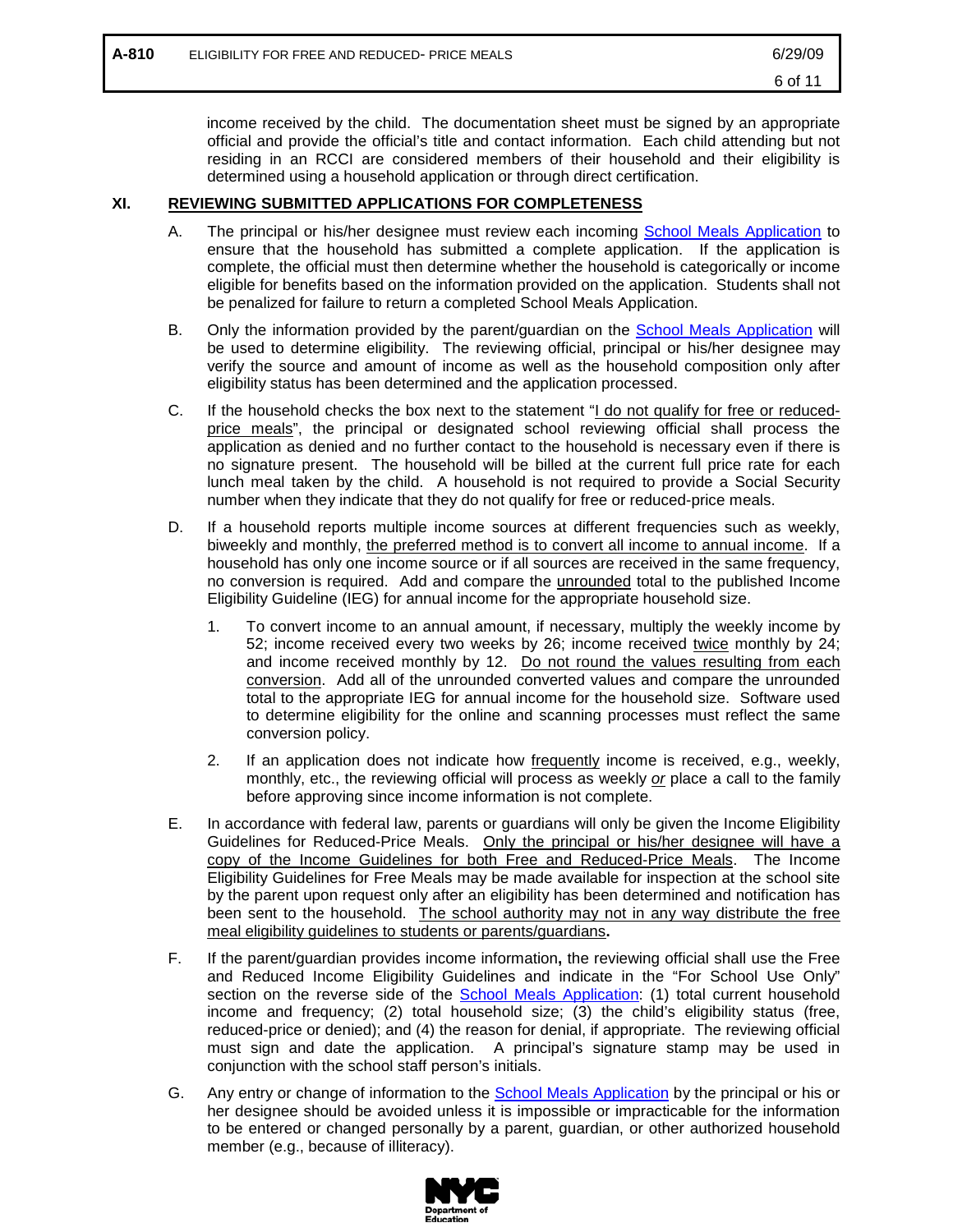- H. Any information entered or changed by the principal or his or her designee must fully and accurately reflect information received from a parent, guardian, or other authorized adult household member.
- I. The principal or his or her designee must initial every place that he or she entered or changed information and include a written explanation (on the [School Meals Application](http://www.opt-osfns.org/osfns/meals/forms_reduced.aspx) or in an attached memorandum) that explains the reason and basis for and source of the principal or his or her designee's entry or change of information. The principal's or his or her designee's name must be signed and printed following this explanation. The signature of the principal or his or her designee constitutes a certification of the accuracy of the explanation and other representations concerning information that is entered or changed on the [School Meals Application.](http://www.opt-osfns.org/osfns/meals/forms_reduced.aspx)
- J. Where income or family size information has not been supplied by the parent or guardian in the first instance and is entered (as opposed to changed) by the principal or his or her designee, the principal or his or her designee must (in addition to following the requirements of this section) comply with the requirements of Section XIII concerning administrative prerogative.
- K. The principal or his or her designee may approve households on a temporary basis when the household reports zero (0) income or a temporary reduction in income. These applications must be reviewed every 45 calendar days.
	- 1. Principals or his or her designees must document dates and results of the contact with each family to assess their current household income every time the 45 days expire to ensure the application is still valid.
	- 2. Only complete applications with zero (0) income can be temporarily approved. Applications missing required information, such as income, must be denied if the missing information cannot be obtained.
- L. Where changes are made, the original information supplied by the parent, guardian, or other authorized household member (as well as the information that the principal or his or her designee entered or changed) must be clearly visible and separately identifiable.
- M. If the [School Meals Application](http://www.opt-osfns.org/osfns/meals/forms_reduced.aspx) received by the school contains cross-outs, white-outs, or other evidence of alterations by the parent, guardian, or other authorized household member, the principal or his or her designee should clearly note that such changes were on the [School Meals Application](http://www.opt-osfns.org/osfns/meals/forms_reduced.aspx) as received.

# **XII. DOCUMENTING ELIGIBILITY IN ATS OR NPSIS**

- A. All students must have their eligibility status documented in [ATS,](http://schools.nyc.gov/Offices/FinanceandAdministration/DIIT/ATS/default.htm) [NPSIS,](https://www.nycenet.edu/npsis) or on a manual master listing based on a computer match, a correctly certified [School Meals Application](http://www.opt-osfns.org/osfns/meals/forms_reduced.aspx) or direct certification letter on file. The following meal code designations will be entered at the school level or electronically populated from the online and scanning processes in [ATS](http://schools.nyc.gov/Offices/FinanceandAdministration/DIIT/ATS/default.htm) or [NPSIS](https://www.nycenet.edu/npsis) to represent the eligibility status for each child.
	- 1. Meal Code  $\overline{A}$  Free status by way of automatic computer match for households receiving public assistance or food stamps – no application is required.
	- 2. Meal Code  $1$  Free status determined by a direct certification letter or a completed application where valid foster child, Food Stamp or TANF information, or household income reported is within the published income scale for free meals.
	- 3. Meal Code 2 Reduced-price status determined by a completed application on file when household income reported exceeds the published income scale for free meals.
	- 4. Meal Code 3 Paid (denied) status determined by a completed application where: (a) the household indicates they do not wish to apply for free and reduced-price meals; or (b) the household income reported exceeds the published income scale for free or reduced-price meals.

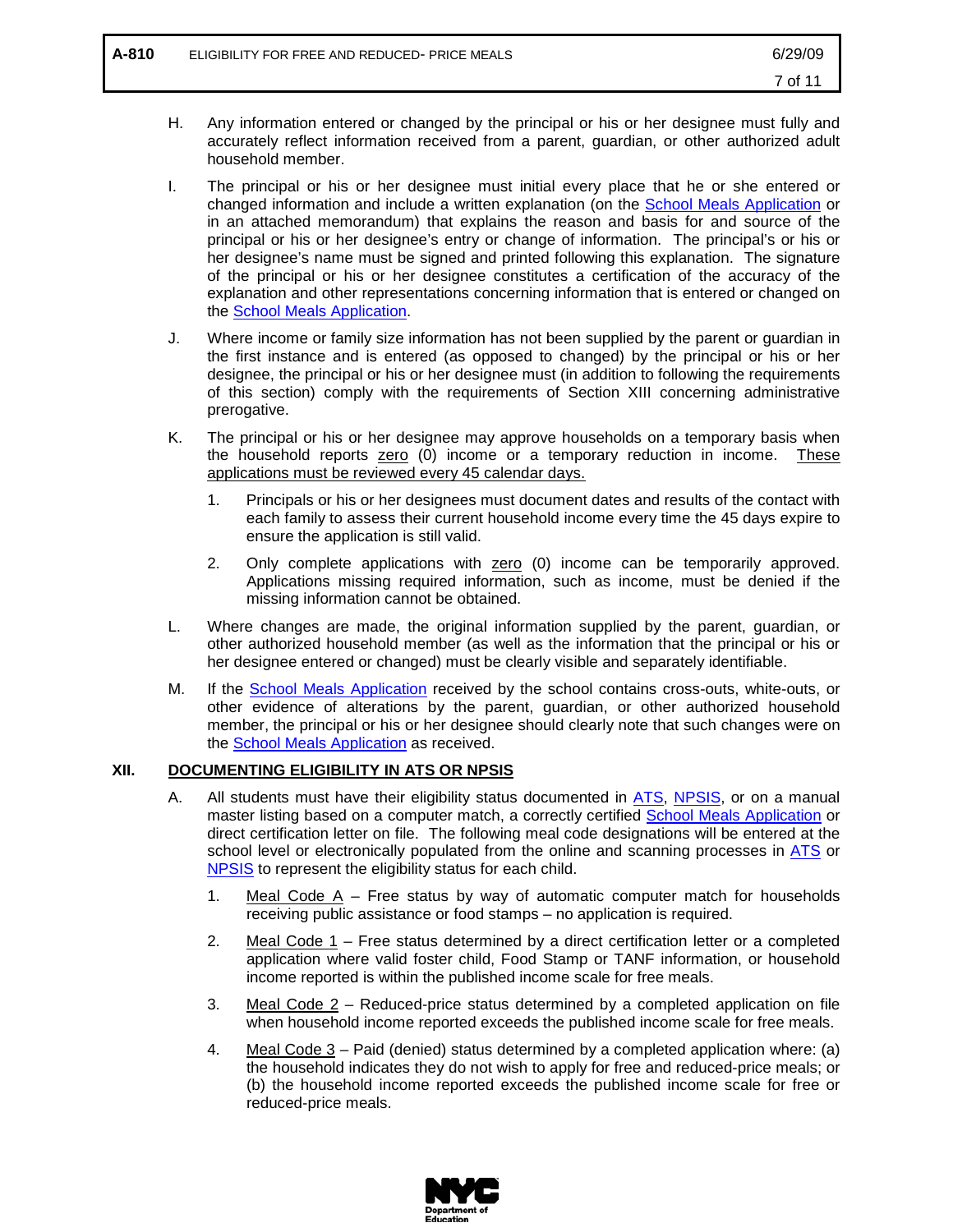- 5. Meal Code 4 Paid (denied) status determined by an incomplete application on file. Missing information must be obtained to process the application.
- 6. Meal Code 5 Paid (denied) default status determined when there is no application on file.

# **XIII. ADMINISTRATIVE PREROGATIVE FOR HOUSEHOLDS THAT FAIL TO APPLY FOR FREE OR REDUCED-PRICE MEALS**

- A. When households fail to apply for free or reduced-price meals, the USDA regulations permit school officials to use administrative prerogative and complete an application for a student known to be eligible if the household had applied.
- B. To exercise this option, an application must be completed on behalf of the student based on the best family size and income information available. The source of this information must be noted on the application. Administrative prerogative must be used judiciously and only after repeated efforts to obtain applications from families have been unsuccessful. Prior efforts to obtain a completed application must be documented and attached to the application and both kept for three years plus the current year. Only the name of the student, household size, estimated family income, and the administrator's signature are needed. Names of household members, Social Security number, and signature of an adult household member need not be secured. The household must be notified of the student's approval status. These applications should be excluded from the verification process. This option is intended for limited use in individual situations and must not be used to make eligibility determinations for categories or groups of children.
- C. Any exercise of administrative prerogative must be recorded on the application or in a memorandum attached to the application with sufficient clear detail to explain the basis and reason for the approval and the source of the information concerning family size and income. Use of the prior year's [School Meals Application](http://www.opt-osfns.org/osfns/meals/forms_reduced.aspx) without additional reliable information that family size or income, as the case may be, has not changed, is insufficient to justify use of administrative prerogative. The name of the principal or his or her designee who made the determination to exercise administrative prerogative must be signed and printed on the memorandum or application. The signature of the principal or his or her designee constitutes a certification of the accuracy of the basis and reason for the approval, the source of the information concerning family size and income set forth in the application or attachment, and the school's documented prior unsuccessful efforts to obtain a completed application (or information necessary to make a determination on an application).

# **XIV. RIGHT TO APPEAL**

The Notification for Non-Approval of Free or Reduced-Price Meals advises that a request for a conference with the principal may be made to reconsider the determination. Such a request shall not prejudice the right to a hearing. The child is to be provided meals in accordance with his or her previous eligibility status until a final decision has been made.

## **XV. APPEAL PROCEDURE FOR THE NON-APPROVAL OF ELIGIBILITY**

- A. If the meeting with the principal does not resolve the matter, the Non-Approval of Eligibility Appeal Procedures begins. An appeal is begun by telephoning or writing: Department of Education of the City of New York, Office of SchoolFood, 44-36 Vernon Boulevard, Room 403, Long Island City, NY 11101; telephone (718) 707-4300.
- B. A parent/guardian may be represented by an attorney or other person of his/her choice. A parent/guardian shall have an opportunity to examine, before and during the hearing, the documents and records presented to support the decision appealed. The hearing shall be held with reasonable promptness and convenience to the parent/guardian, and adequate notice shall be given as to the time and place of the hearing. The parent/guardian shall have an opportunity to present verbal or documentary evidence and arguments supporting his/her position and an opportunity to question or refute any testimony or other evidence and to confront and cross-examine any adverse witness(es).

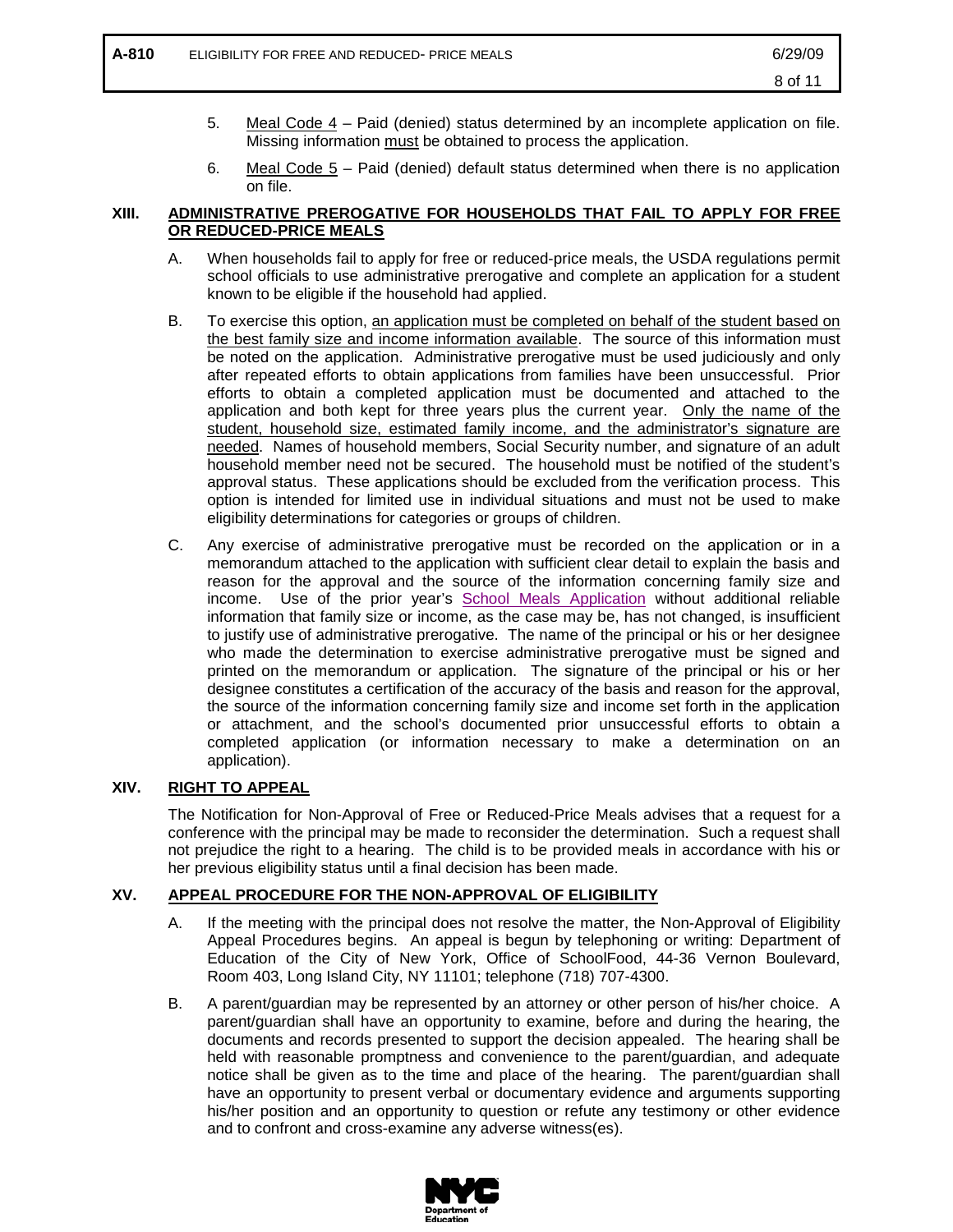- C. The hearing shall be conducted and a decision made by a hearing official who did not participate in making the original decision or in any previous conference. The hearing official's decision shall be based on the verbal and documentary evidence presented at the hearing. The parent/guardian and designated representative, if any, shall be notified in writing of the decision.
- D. A written record shall be prepared with respect to each hearing, which shall include: the decision under appeal; any documentary evidence and a summary of any oral testimony presented at the hearing; the decision of the hearing officer, including the reasons therefore; and a copy of the notification to the parties concerned of the decision of the hearing official. The written record of each hearing shall be preserved for a period of three years beyond the current year and shall be available for examination by the parent/guardian or a representative at any reasonable time and place during such period.

# **XVI. CHANGES AFFECTING A STUDENT'S ELIGIBILITY STATUS DURING THE SCHOOL YEAR**

- A. The reviewing official will determine household eligibility for free and reduced-price meals in the traditional manner at or about the beginning of the school year. Once approved for free or reduced-price benefits, a household will remain eligible for those benefits for a maximum of 30 days after the first operating day in the subsequent school year or when a new eligibility determination is made in the new school year, whichever comes first.
- B. The provision for eligibility for the school year does not apply when the initial eligibility determination was incorrect or when the verification of household eligibility does not support the level of benefits for which the household was approved.
- C. The household is no longer required to report changes in circumstances, such as an increase in income, a decrease in household size, or when the household is no longer certified eligible for food stamps or Temporary Assistance for Needy families (TANF).

# **XVII. TRANSFER OF ELIGIBILITY**

If a student transfers from one school participating in the breakfast and lunch program sponsored by the DOE to another within a school year, eligibility for a free or reduced-price lunch or breakfast is to be honored by the receiving school. A copy of the **School Meals Application** or direct certification letter must accompany all transfers. Students who are promoted or transferred from one school level to another during the middle of the school year are to have their eligibility status honored. A copy of their **[School Meals Application](http://www.opt-osfns.org/osfns/meals/forms_reduced.aspx)** or direct certification letter must accompany all such promotions or transfers.

## **XVIII. RETENTION OF RECORDS**

- A. All [School Meals Applications](http://www.opt-osfns.org/osfns/meals/forms_reduced.aspx) and direct certification letters must be retained by the principal and be available for inspection for four years after the submission of the final claim for reimbursement for the fiscal year to which they apply. For the same period, the principal must also keep on file all records, including records of appeals and hearing transcripts, and data supporting monthly claim forms for reimbursement. Documentation must be kept longer if they are required by an audit for as long as required for resolution of issues raised by the audit, and, for those schools participating in the Universal School Meals (USM) Program that are approved for an extended cycle.
- B. Documentation may be maintained either at the school or at a central location with a list of eligible children maintained at the school. If the LEA maintains documentation at a central location, children's categorical eligibility status must be readily available by school, and the LEA must ensure that any changes and transfers in and out of the school are accurately and promptly reflected on each school's list. This process will apply to all records that are processed through the online or scanning systems.

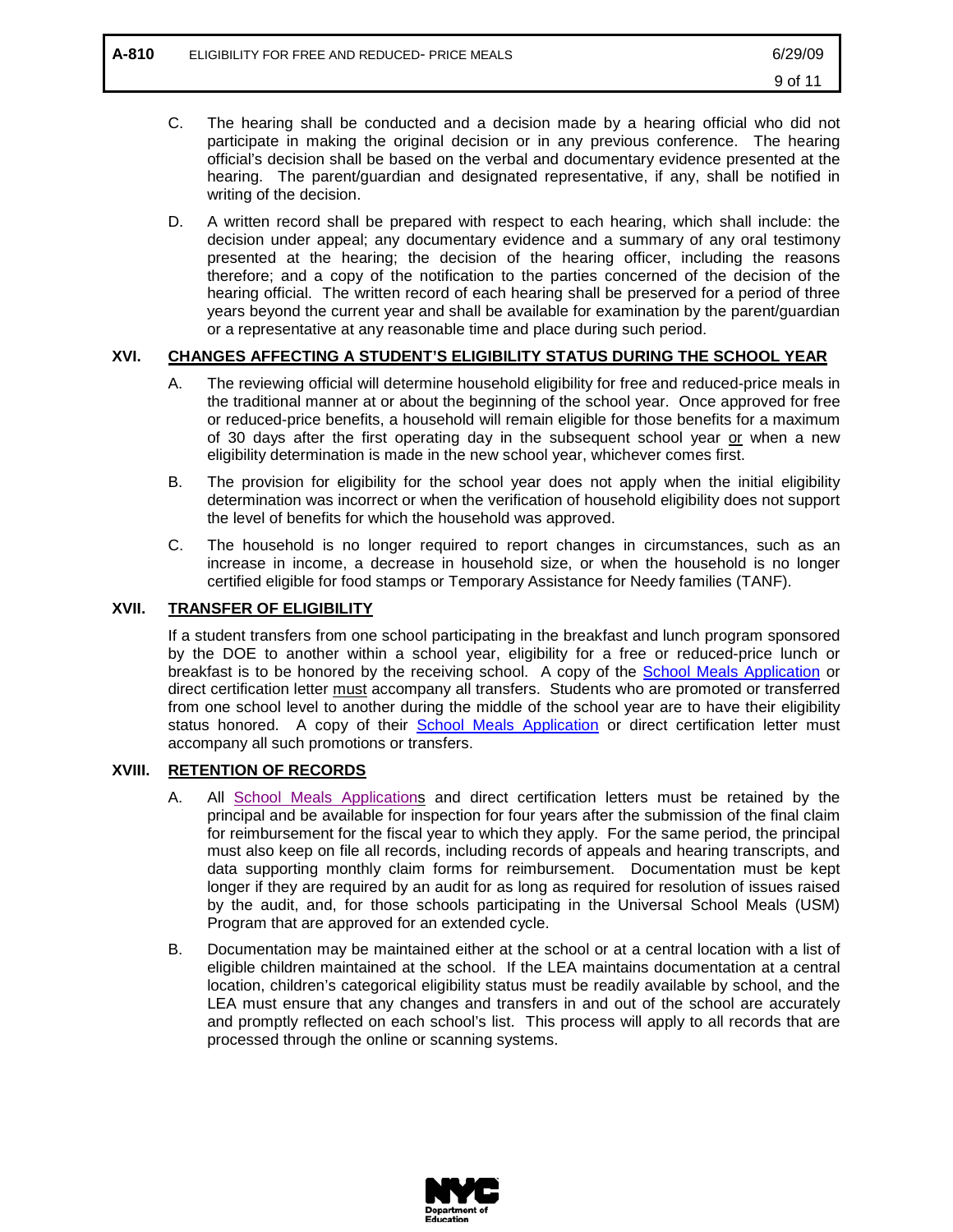# **XIX. NON-DISCRIMINATION ASSURANCES**

- A. No child shall be discriminated against because of his or her race, color, religion, creed, ethnicity, national origin, alienage, citizenship/immigration status, gender, gender identity, gender expression, sexual orientation, or disability in the operation of DOE School Meals Program. There will be no physical segregation of, or any other discrimination against, any child because of his or her inability to pay full price of the meal. Students are not to be required to work for their meals.
- B. The names of students eligible for free or reduced-price meals are not to be published, posted, or announced in any manner. There will not be overt identification of any students in these categories by use of special tokens or tickets or any other means, such as: separate lunchrooms; separate serving lines; separate entrances; different meal times; or lunch and/or breakfast different from the meals or milk purchased at full price.
- C. In making collections from students who pay the full price and from those students who pay reduced-price, schools must use collection procedures that ensure no other student in the school will be made aware of the identity of students receiving free breakfasts/lunches or the identity of the students paying reduced price or full price for their meals.

## **XX. ALTERNATIVE AND SPECIAL PROGRAMS IN SCHOOLS**

For alternative or special programs and events, some schools host students who are enrolled in other schools. While students are in attendance at these host schools, it is mandatory that they be fed in accordance with their documented eligibility status. In order to ensure the host school's compliance with this procedure, it is required that the host school determine student eligibility by referring to [ATS](http://schools.nyc.gov/Offices/FinanceandAdministration/DIIT/ATS/default.htm) and [NPSIS](https://www.nycenet.edu/npsis) or by requesting from the home school a list of students' names with the students' eligibility status.

# **XXI. DENIAL OF MEALS**

By law and regulations, no child may be denied a meal for disciplinary reasons.

## **XXII. ADHERENCE TO REGULATIONS: REIMBURSEMENT OF MEALS SERVED AND CLAIMED**

- A. These regulations must be complied with in order to ensure the proper reimbursement to the school system for the free and reduced-price meals served to children.
- B. Any denial of reimbursement due to the serving of free and/or reduced-price meals in excess of the number of computer matches, eligible School Meals Applications, and direct certification letters on file will be addressed to the Executive Directors of Integrated Service Centers (ISC).
- C. Principals must take an active role to ensure that complete School Meals Applications and direct certification letters are reviewed accurately and on file for all eligible pupils where the certification process is done at the school level. The ISCs shall assist with the enforcement of these guidelines to ensure the final data used for foodservice and other funded programs is supported by the required documentation maintained on file at the school.

## **XXIII. VERIFICATION**

Verification is the confirmation of eligibility for free and reduced-price meals through sources such as written evidence, pay stubs, and collateral contracts. A verification process will be implemented annually in accordance with federal regulations after the [School Meals Application](http://www.opt-osfns.org/osfns/meals/forms_reduced.aspx) approval review has been completed by the schools or through the online application or scanning processes. Principals will be notified of the results of the verification process. Changes in eligibility that result in increased benefit levels shall be made as soon as possible, but no later than three operating days of the date the final decision is made on a child's eligibility status. Changes in eligibility which result in decreased benefit levels shall be made within ten operating days of the date the final decision is made on a child's eligibility status.